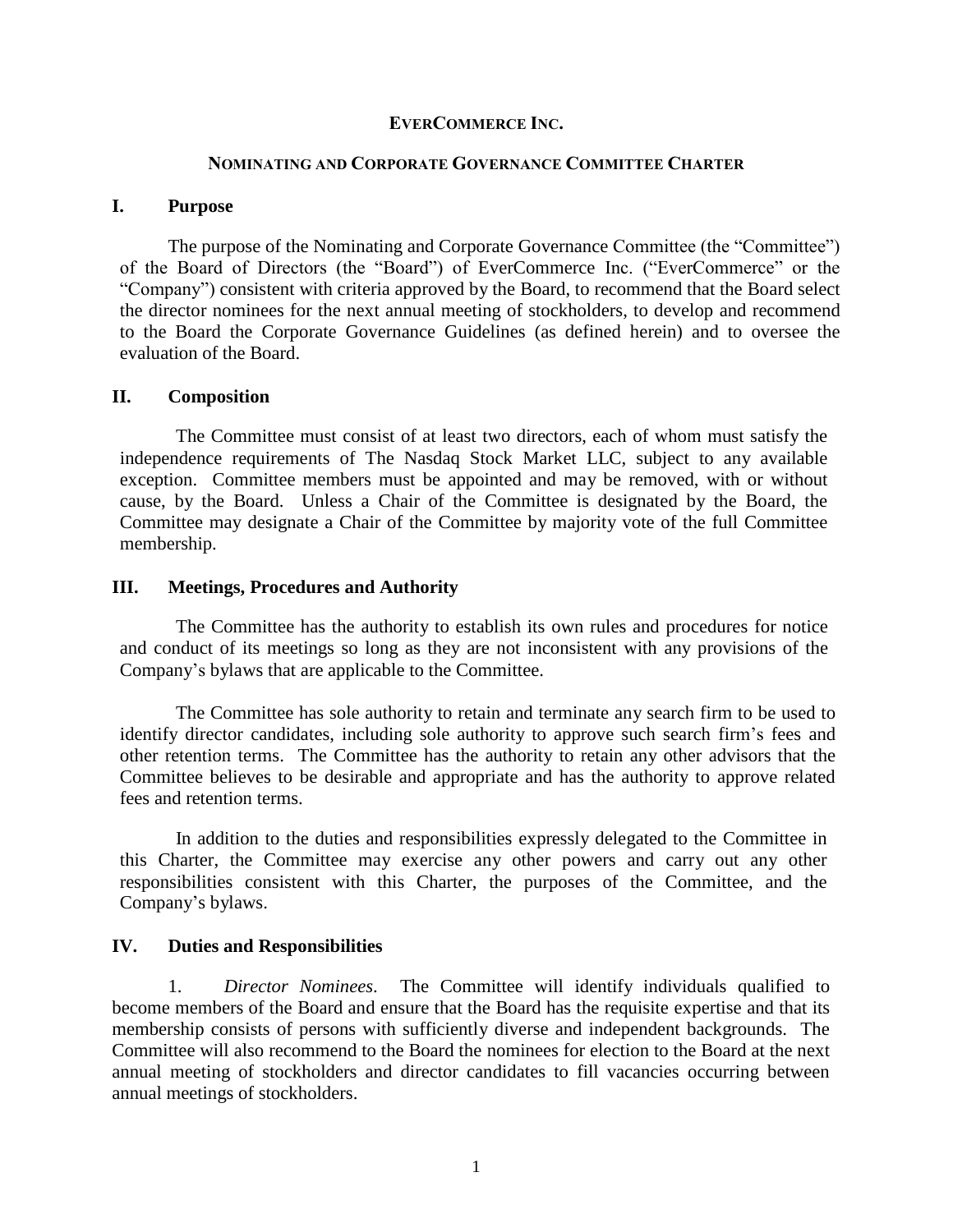2. *Criteria for Selecting Directors.* The criteria to be used by the Committee in recommending directors and by the Board in nominating directors are as set forth in the Company's corporate governance guidelines (the "Corporate Governance Guidelines").

3. *Board Committee Structure and Membership*. The Committee will annually review the Board committee structure and, except where the Company is legally required by contract, bylaw or otherwise to provide third parties with the right to designate directors to serve on committees of the Board, recommend to the Board for its approval directors to serve as members of each committee.

4. *Board Leadership Structure*. The Committee shall periodically review the Board leadership structure and recommend to the Board for its approval changes to its leadership structure.

5. *Corporate Governance Guidelines.* The Committee will develop and recommend to the Board the Corporate Governance Guidelines. The Committee will, from time to time as it deems appropriate, review and reassess the adequacy of such Corporate Governance Guidelines and recommend any proposed changes to the Board for approval.

6. *Board Evaluation*. The Committee will oversee the periodic self-evaluations of the Board and its committees.

7. *Other Corporate Governance Matters.* The Committee may make recommendations to the Board regarding governance matters, including, but not limited to, the Company's certificate of incorporation, bylaws, and the charters of the Company's other committees.

8. *Reports to the Board of Directors.* The Committee must report regularly to the Board regarding the activities of the Committee.

9. *Committee Self-Evaluation*. The Committee must periodically perform an evaluation of the performance of the Committee.

10. *Review of this Charter.* The Committee must periodically review and reassess this Charter and submit any recommended changes to the Board for its consideration.

# **V. Delegation of Duties**

In fulfilling its responsibilities, the Committee has the authority to delegate any or all of its responsibilities to a subcommittee of the Committee.

# **VI. Stockholders' Agreement**

For so long as (i) the Stockholders' Agreement entered into by and among the Company and stockholders affiliated with Providence Strategic Growth and Silver Lake and (ii) the